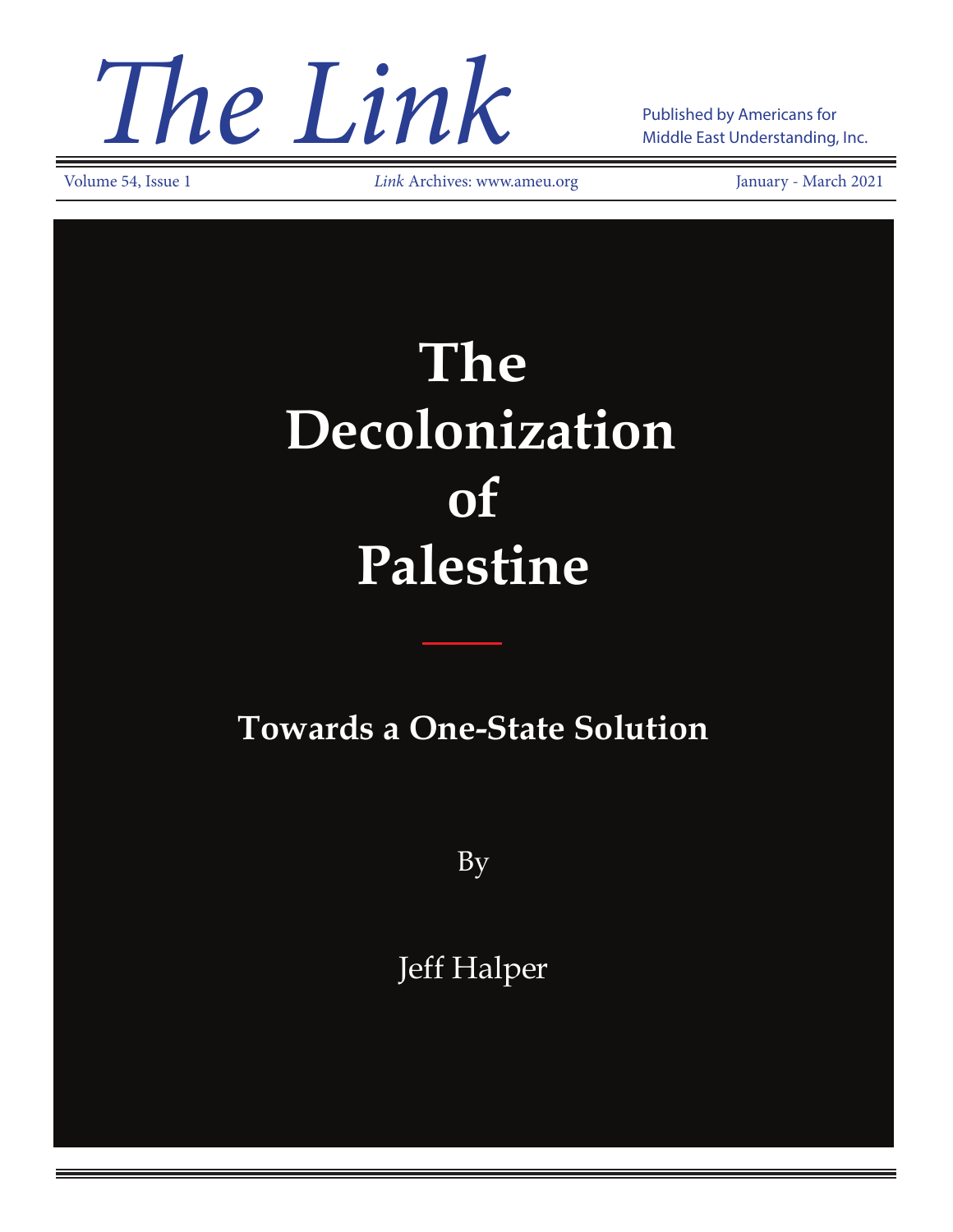**AMEU** 

**Board of Directors** Jane Adas, *President* Elizabeth D. Barlow Edward Dillon Henrietta Goelet John Goelet Richard Hobson, *Treasurer* Anne R. Joyce, *Vice President* Janet McMahon John F. Mahoney, *Executive Director* Darrel D. Meyers Brian Mulligan Daniel Norton Thomas Suárez

**President-Emeritus** Robert L. Norberg

#### **AMEU**

#### **National Council**

Kathleen Christison Henry Clifford Moorhead Kennedy Nancy Lapp Mary Norton Don W. Wagner James M. Wall

*AMEU (ISSN 0024-4007) grants permission to reproduce material from The Link in part or in whole. AMEU must be credited and one copy forwarded to our office:*

*475 Riverside Drive, Room 245 New York, NY 10115 Tel: 212-870-2053 fax: 212-870-2050 email: AMEU@aol.com website: www.ameu.org*

## **Decolonizing Palestine** by Jeff Halper

The times, they are a-changin', even when it comes to the interminable Israeli-Palestinian "conflict." On January 5, 2018, *The New York Times* ran a piece entitled: "As the 2-State Solution Loses Steam, a 1-State Solution Gains Traction." Mustafa Barghouti, a prominent Palestinian political figure, noted: "It's dominating the discussion." Even mainstream Zionists (if they are honest with themselves) see the writing on the wall. As Peter Beinart wrote recently, "I have begun to wonder, for the first time in my life, whether the price of a state that favors Jews over Palestinians is too high. The painful truth is that the project to which liberal Zionists like myself have devoted ourselves for decades – a state for Palestinians separated from a state for Jews – has failed. The traditional two-state solution no longer offers a compelling alternative to Israel's current path. It is time for liberal Zionists to abandon the goal of Jewish-Palestinian separation and embrace the goal of Jewish-Palestinian equality." Soon after, he published a piece in *The New York Times* (July 8, 2020) entitled: "I No Longer Believe in a Jewish State."

Jewish Voice for Peace, one of the largest Jewish organization in the United States, issued an explicitly anti-Zionist position paper in 2019. Entitled "Our Approach to Zionism," it states: "Jewish Voice for Peace is guided by a vision of justice, equality and freedom for all people. We unequivocally oppose Zionism because it is counter to those ideals…. While it had many strains historically, the Zionism that took hold and stands today is a settler-colonial movement, establishing an apartheid state where Jews have more rights than others. Our own history teaches us how dangerous this can be."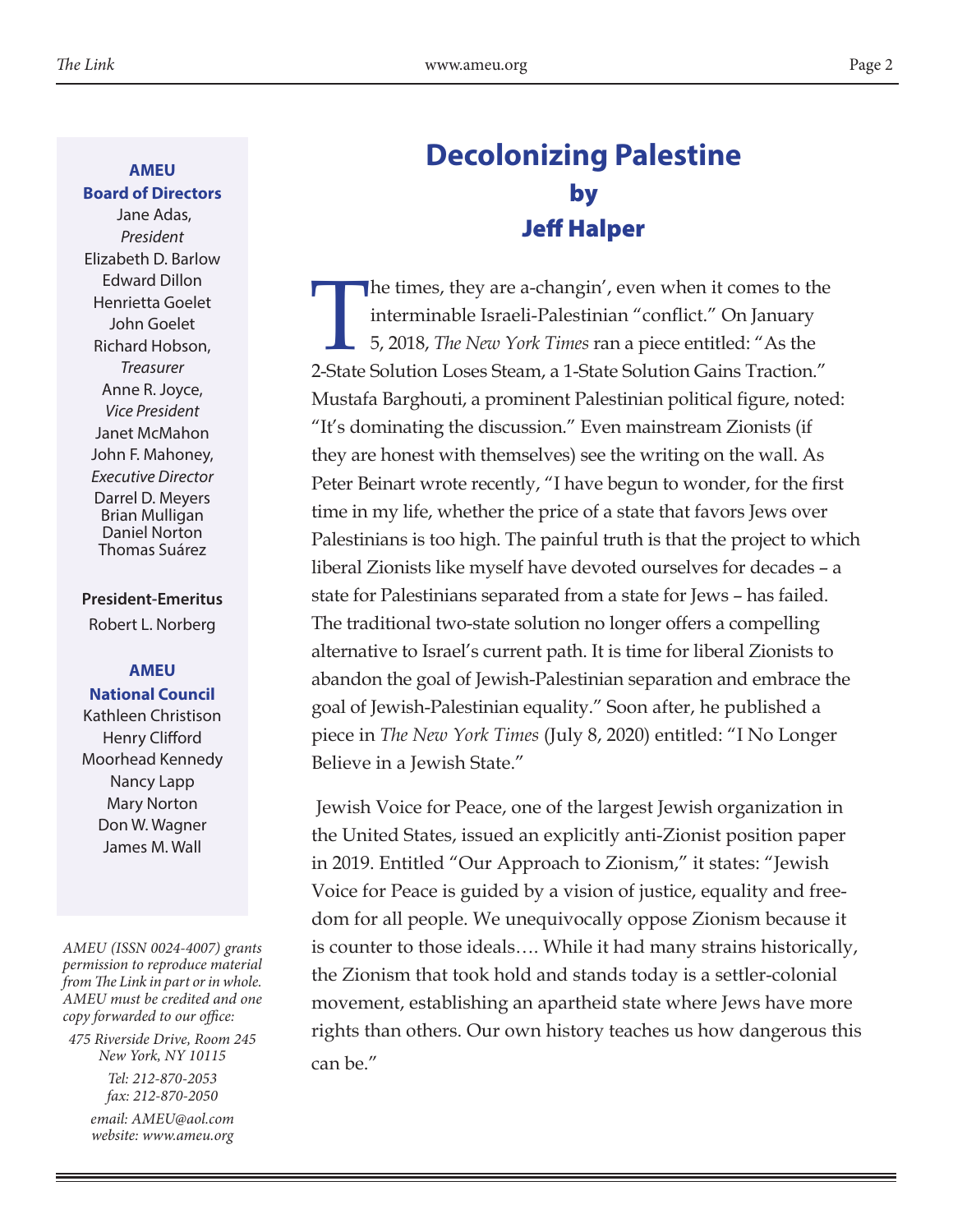For all this, the Israeli-Palestinian "conflict" continues to appear irresolvable. By making itself militarily useful to the world's hegemons (especially the US), forging alliances with the autocratic elites of the region, employing skillful lob-

bying, strategically manipulating the Holocaust and accusations of anti-Semitism to its purposes and deploying massive financial resources to burnish its image, Israel has succeeded in normalizing its control over all of historic Palestine while politically marginalizing the Palestinians. But the "two-state solution" has always been merely a cynical tool of conflict manage-

ment; it was never intended to genuinely resolve the "conflict." Indeed, it hides the very reality that we are not dealing with a conflict at all, but with a case of settler colonialism that can only be resolved through decolonization. Recasting the "Israel-Palestine Conflict" as Zionist settler colonialism releases that power of decolonization to get to a just post-colonial situation in a way that conflict resolution, negotiations and technical compromises cannot.

## **Settler Colonialism: What We Need To Know**

Sometimes, the very name you give to a phenomenon determines how it is understood and what can be done about it. Since 1948, we have spoken of the "Arab-Israeli Conflict." This term well describes the six major wars Israel has fought with its Arab neighbors: the 1948 War of Independence, the Sinai Campaign of 1956, the 1967 war, the 1973 war between Israel and Egypt, and the two wars fought in Lebanon (1982, 2006). It may also apply to "informal" wars between Israel and its Muslim neighbors, the "war of attrition" waged between Egypt and Israel from 1967 to 1973 being a case in point, or the slew of "dirty wars" involving special operations units, targeted assassinations, sabotage, cyber-attacks, terrorism and regime change. Since 1987, when the first Intifada catapulted Israel's long-standing

**The 'two-state solution' has always beem a cynical tool of conflict management; it was never intended to resolve the conflict.**

occupation into public view, we speak also of an "Israeli-Palestinian Conflict." That has given rise to all the futile diplomacy, negotiations, peace plans and "peace processes" with which we are so familiar.

> The terms "war" or "conflict" conceal a deeper struggle, however: the colonization of Palestine by the Zionist movement, culminating in a state of Israel ruling over the entirety of the country. To be sure, colonization *generates* conflict. But "conflict" did not simply erupt for one reason or another. Jews, in fact, had lived in peace with the local Arab population for centuries, if not millennia. Zion-

ism shattered this historic relationship.

Driven by persecution and the rise of nationalism in Europe, it was European Jews with little knowledge of Palestine and its peoples who launched a movement of Jewish "return" to its ancestral homeland, the Land of Israel, after a national absence of 2000 years. In their newly minted nationalist ideology, they were the returning natives. In their eyes, the Arabs of Palestine were mere background. They had no national claims or even cultural identity of their own. Palestine was, as the famous Zionist phrase put it, "a land without a people." The European Zionists knew the land was peopled, of course. But to them the Arabs did not amount to "a people" in the national sense of the term. They were just a collection of natives – though not *the* Natives, a status the Jewish claimants reserved for themselves. They played no role in the Zionist story. Having no national existence or claims of their own, the Arabs were to be removed, confined or eliminated so as to make way for the country's "real" owners.

This form of conquest – for that is what it was – took the form of settler colonialism. Zionists felt a deep sense of historical, religious and national connection to the Land of Israel. But in claiming Palestine for themselves alone and rejecting the society they found there, they chose to come as settlers – or more precisely, their choice of settler colonialism rested on formative elements in both Jewish and European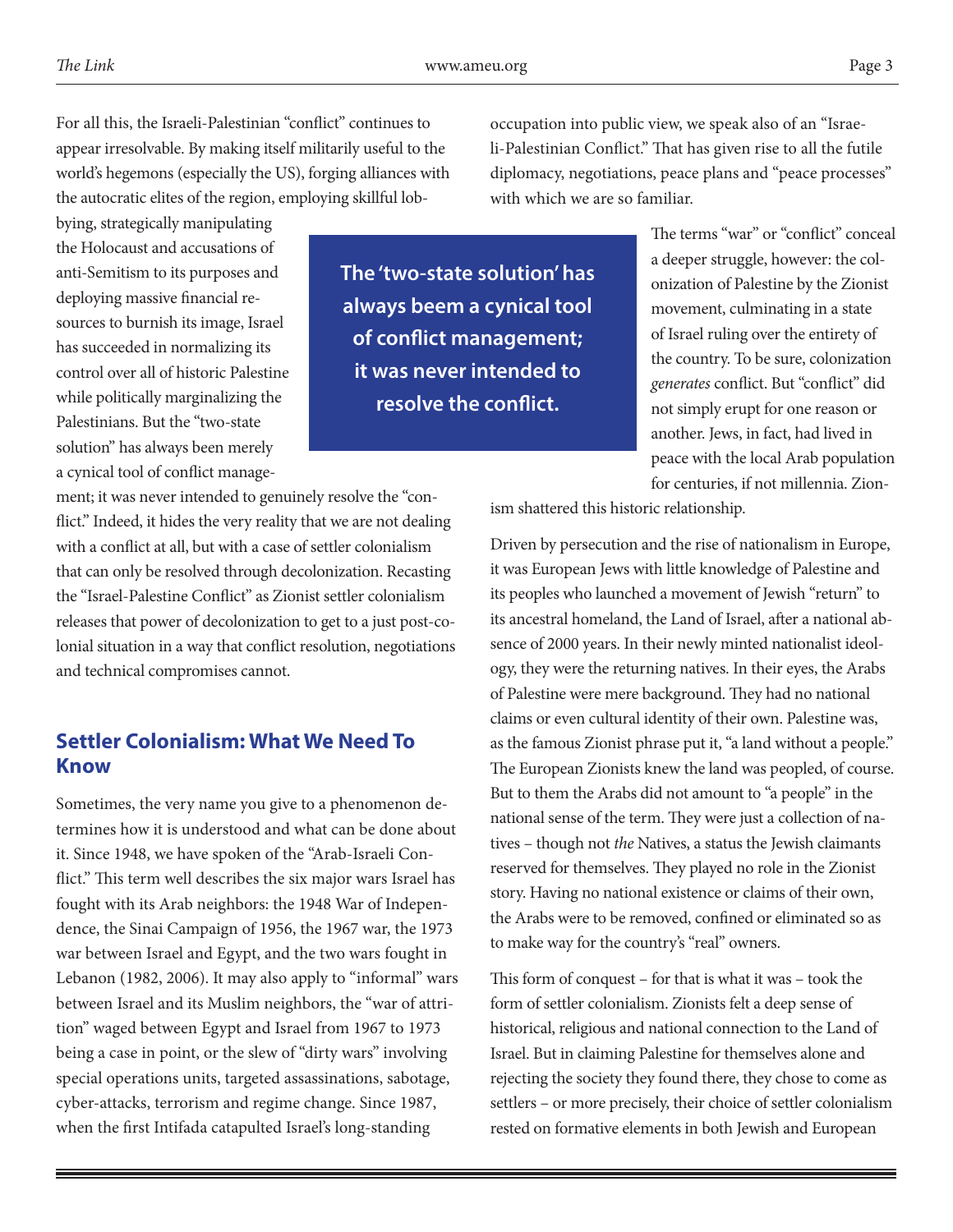societies, such as the notion of biblical "chosenness" and a Divinely sanctioned ownership of the Land; a self- and externally enforced ethno-national existence in the European "Diaspora": embeddedness in the rise of European nationalism, primarily the "tribal" nationalism of Eastern Europe and European experiences of settler colonialism (particularly of Germans in Slavic lands); immediate pressures of economic and religious persecution; and more, which we will discuss presently.

The upshot is that Zionists intended to displace the local population, not integrate into it as immigrants would. And displacement is by definition a violent process: Zionist ideology justifying the displacement of the indigenous population. The "logic" of settler colonialism worked itself through nationalist ideology. Early Zionist leaders presented the "conflict" as one ethno-religious nationalism against another so as to deflect attention from settler colonialism, garner the support of the Jewish people and stifle diasporic Jewish opposition. They also used arguments of self-defense to win support of non-Zionist Jews, especially allies in Britain and the US. As the only legitimate national group, the Zionists reduced "the Arabs" into a faceless, dismissible enemy Other. Zionist ideologues like David Ben-Gurion and Golda Meir knowingly altered the framework from one of settler colonialism to that of conflict between an aggressive (and foreign) Arab "Goliath" and the peace-loving (native) Jewish "David."

Whatever its justification, the Zionist takeover of Palestine resembled other instances where foreign settlers, armed with a sense of entitlement, conquered a vulnerable country. The European conquest of North America from the Native Americans is perhaps the best-known case of settler colonialism, not to ignore the settlement of Spanish and Portuguese in the Caribbean and parts of Latin America – all of which imported slave labor. The violent settlement of Australia and New Zealand is well known. So is the subjugation by Dutch Afrikaner and British settlers of South Africa, of Kenya and Rhodesia by the British, of Angola and Mozambique by the Portuguese, of Algeria by the French, and of Tibet by the Chinese. Lesser known cases include the Russians in the Kazakh Steppe, Central Asia and Siberia, the Tswana and Khoi-San peoples of southern Africa, the Indonesians in

New Guinea, and the Scandinavians among the Sami.

It's true that settler colonialism generates conflict between the colonist usurpers and the indigenous population. No population is willingly displaced. But if a conflict involves two or more "sides" fighting over differing interests or agendas, then a colonial struggle is not a "conflict." Colonialism is unilateral. One powerful actor invades another people's territory to either exploit it or take it over. There is no symmetry of power or responsibility. The Natives did not choose the fight. They had no bone to pick with the settlers before they arrived. The indigenous were not organized or equipped for such a struggle, and they had little chance of winning, of pushing the settlers out of their country. The Natives are the victims, not the other "side." Nor, to be honest, are they a "side" at all in the eyes of their conquerors. At best they are irrelevant, a nuisance on the path of the settler's seizure of their country, an expendable population, one that must be "eliminated," if not physically annihilated then at least reduced to marginal presence in which they are unable to conduct a national life and thus threaten the settler enterprise. Such a process of unilateral, asymmetrical invasion that provokes resistance on the part of Native peoples threatened with displacement and worse can hardly be called a "conflict." Rather than the "Israeli/Palestinian/Arab Conflict," we must speak of Zionist settler colonialism.

Why does this matter? Because it has everything to do with arriving at a just resolution, and you can only do that if you have a rigorous analysis. The conflict paradigm has led us to reduce a century-long process of colonial expansion over all of historic Palestine into a limited struggle to "end the occupation" over only a small portion of it (22 percent). By focusing solely on the Occupied Palestinian Territory (OPT) – the West Bank, East Jerusalem and Gaza – the conflict model leaves Israel "proper" out of the picture altogether. In so doing it legitimizes, or at least ignores, Zionist colonialism over the vast majority (78 percent) of Palestine.

If the problem is a dispute between two countries or a civil war between two nationalisms, as the Palestinian/Israeli "conflict" is often phrased, then a conflict-resolution model might resolve it. But it cannot resolve a colonial situation.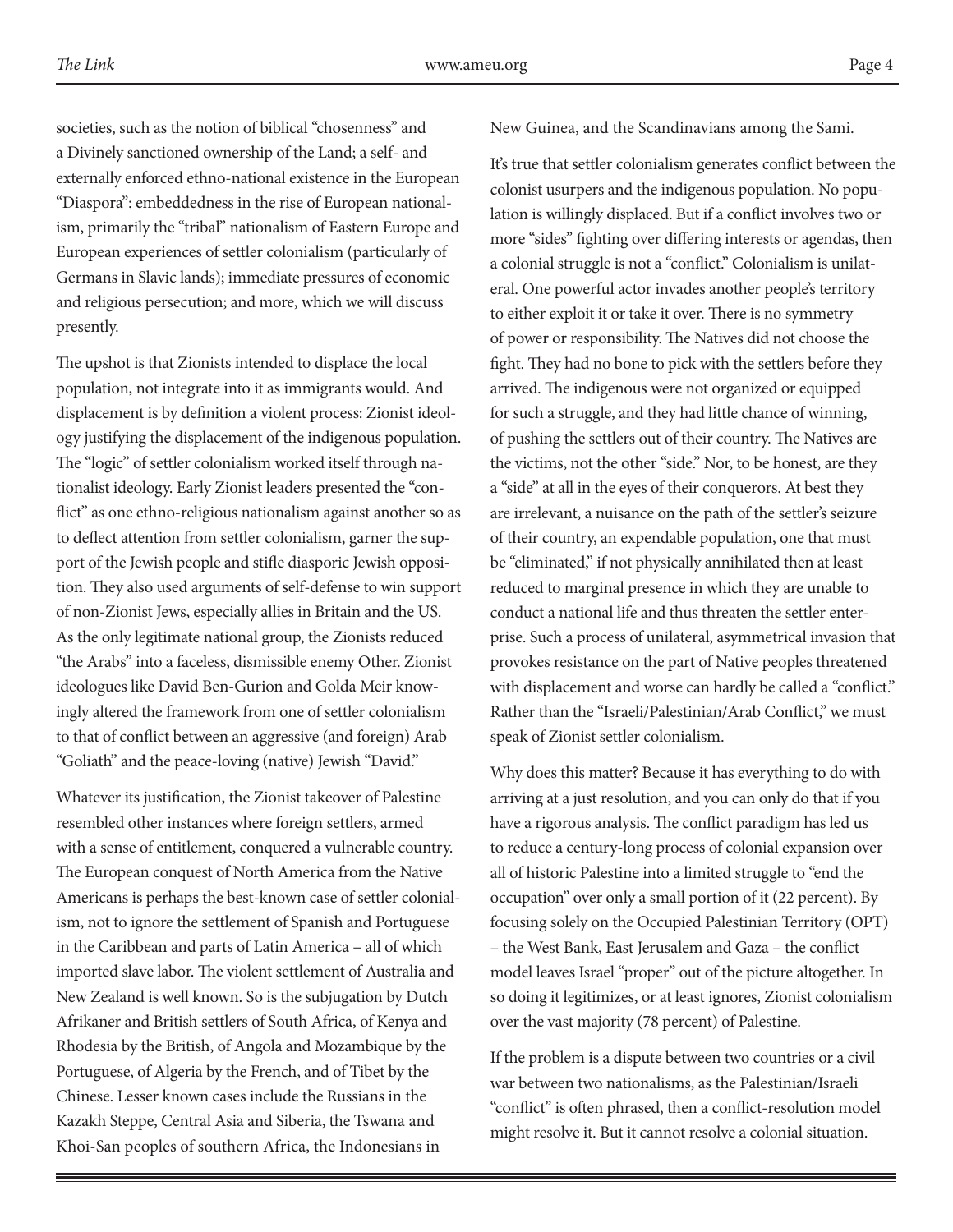That requires an entirely different process of resolution: decolonization, the dismantling of the colonial entity so that a new, inclusive body politic may emerge. This is not to say that the OPT is not occupied according to international law. It is, and after 50-plus years the occupation should be ended. It is only to point out that occupation is a *sub-issue.* It must be addressed, but only as one element in a much broader decolonization of the settler state of Israel. Only that will end "the conflict," not limited Palestinian sovereignty over a small piece of their country.

Before moving on to decolonization – or to "resolving the conflict" as most people put it – let us revisit the origins of the Zionist project so that we may understand its basic character. Let's begin by asking: What is Settler Colonialism, and how can it be ended?

In broad strokes, settler colonialism is a form of colonialism in which foreign settlers arrive in a country with the intent of taking it over. Their "arrival" is actually an invasion. The settlers are not immigrants; they come with the intent of replacing the Native population, not integrating into their society. The invasion may be gradual and not even recognized as such by the indigenous. And as in the case of Zionism, it is not necessarily violent, at least in its early stages. In the end, a new settler society arises on the ruins of the indigenous one. The Australian anthropologist Patrick Wolfe suggests that a "logic of elimination" is inherent in all settler colonial projects, in which the native population is "disappeared" through displacement, marginalization, assimilation or outright genocide. The settlers validate their right to the land by inventing narrative, stories, that justify their claims to the territory. The Zionist settlers claimed to be the "real" natives, both because they are "returning" to their native land and because, given its barrenness, only they love and "develop" it. Settler narratives either ignore the indigenous population or cast them as undeserving, unassimilable, menacing and unwanted. The indigenous cease challenging the normalcy of the settler society only after they disappear, remaining at best "exotic" specimens of bygone folklore.

Unlike Algeria, Kenya, Zimbabwe, Mozambique and Angola,

where the settlers ultimately left, or the US, Canada, Australia, New Zealand and parts of Latin America where settler colonialism won out and the indigenous were reduced to marginal "Fourth World" status, Palestine/Israel, resembles more apartheid-era South Africa (and perhaps Tibet and Chechnya). In these cases the indigenous population was not rendered small and marginal, but remained major national groups who did not surrender their sovereignty to the settlers or their right of self-determination. As in the case of the Blacks in South Africa, the Palestinians demand the decolonization of the Israeli settler state, to be replaced by a completely new polity in which their national rights are restored. In short, the Zionist settlers and the indigenous Palestinians have arrived at a draw. The former have proven strong enough to establish a state of their own and temporarily marginalize the latter, but are not strong enough to decisively defeat them. For their part, the Palestinians are strong enough to mount a major challenge to settler dominance, preventing the "triumph" the settler state realized over Fourth World peoples.

Even if they should succeed in overthrowing the settler regime, however, as in fact happened in South Africa, the Palestinians are unable to expel the settler population, which is too large and embedded. Decolonization in this case is only partly achieved by the rise of a new polity. The indigenous may achieve self-determination, but they must share their sovereignty with the settlers. An additional phase of decolonization is thereby called for. Together with an inclusive polity and civil society, and in tandem with a process of reckoning with the settler past, a new, shared political community must emerge that gives meaning to the new layer of national identity that "thickens" joint citizenship.

#### **ODSC: A Plan of Decolonization**

We have to go back to the first and second stages of the PLO's political program, almost half a century, to find a comprehensive and relevant vision of what form decolonization might take. The steady abandonment of the anti-colonial struggle for a two-state solution and conflict resolution in the 1970s and 1980s meant that from that time to this, no detailed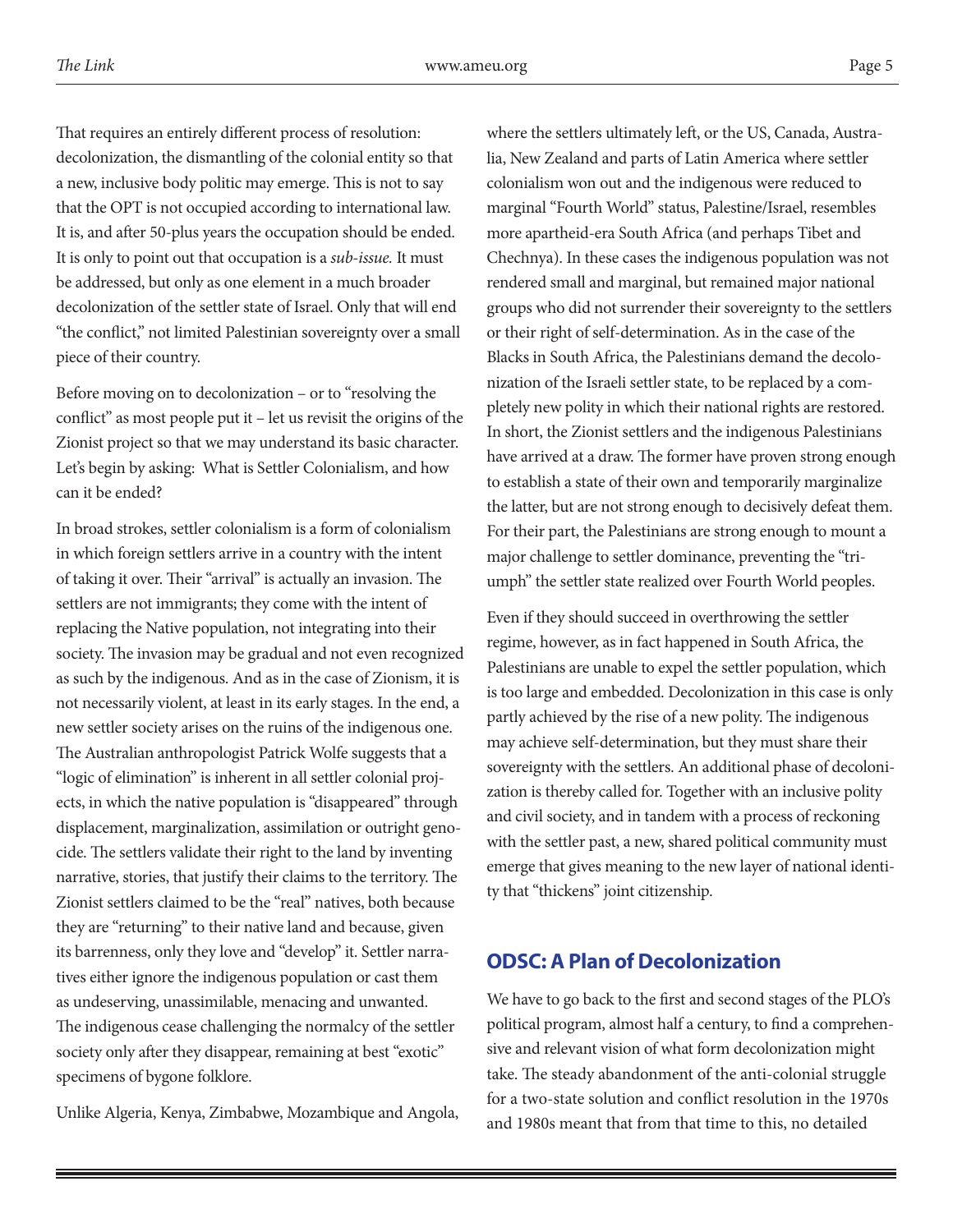program of decolonization has ever been presented, not by the Palestinian leadership or by its academics or civil society activists. Nonetheless, the rise of a new cycle of settler colonial analysis in the last two decades has revived this perspective, both theoretically and politically. Settler colonialism, always the language of the Palestinian people, has become accepted as part of the mainstream political discourse. I would humbly suggest a fourth phase of Palestinian political mobilization: a return to an anti-colonial analysis.

The one-state movement is still tiny. Nor is there an agreed-upon plan – although the single state initiatives are anti-colonial – and not all the initiatives agree on details. They all flow, however, from the logic of decolonization rather than conflict resolution. Some envision a binational or multicultural state that recognizes both Israel and Palestinian national identities, while others insist only on equal individual rights. Key issues such as the land regime, the fate of the settlements (dismantled or integrated?), the nature of the economy (socialist? capitalist? a mixture?), the role of religion (should the new state be secular or does religion play a formal role?), even the right to one's sexual orientation – all these and more still need to be ironed out. Nonetheless, the different one-state groups have endeavored to coordinate with one another. Their different political programs share the following common elements:

- The historic land of Palestine belongs to all who live in it and to those who were expelled or exiled from it since 1948, regardless of religion, ethnicity, national origin or current citizenship status;
- The implementation of the Right of Return for Palestinian refugees and their descendants in accordance with UN Resolution 194 is a fundamental requirement for justice, and a benchmark of equality. It also signifies Palestinian national sovereignty, the ability to address one's peoples' needs with a significant measure of self-determination;
- Any system of government must be founded on the principle of equality in civil, political, social and cultur-

al rights for all citizens. The regime of ethno-religious nationalism should be replaced by a constitutional democracy based on common citizenship, thus enabling and fostering the emergence of a shared civil society;

- The recognition of the diverse character of the society, encompassing distinct religious, linguistic and cultural traditions, and national experiences. Constitutional guarantees will protect the country's national, ethnic, religious and other communities;
- There must be just redress for the devastating effects of decades of Zionist colonization in the pre- and poststate period, including the abrogation of all laws, and ending all policies, practices and systems of military and civil control that oppress and discriminate on the basis of ethnicity, religion or national origin;
- The creation of a non-sectarian state that does not privilege the rights of one ethnic or religious group over another and that respects the separation of state from all organized religion;
- In articulating the specific contours of such a solution, those who have been historically excluded from decision-making – especially the Palestinian Diaspora and its refugees, and Palestinians inside Israel – must play a central role;
- Putting into place an inclusive economy offering economic security, sustainability, meaningful employment and just compensation;
- Acknowledging a connectedness to the wider Middle Eastern and global community that requires engagement in creating new regional and global structures of equality and sustainability upon which the success of local decolonization ultimately depends.

Let's take as a starting place in our project of decolonizing Zionism/liberating Palestine the 10-point program of the One Democratic State Campaign. The ODSC is a Palestinian-led group of Palestinians – primarily, though certainly not exclusively, '48 Palestinians – and Israeli Jews who came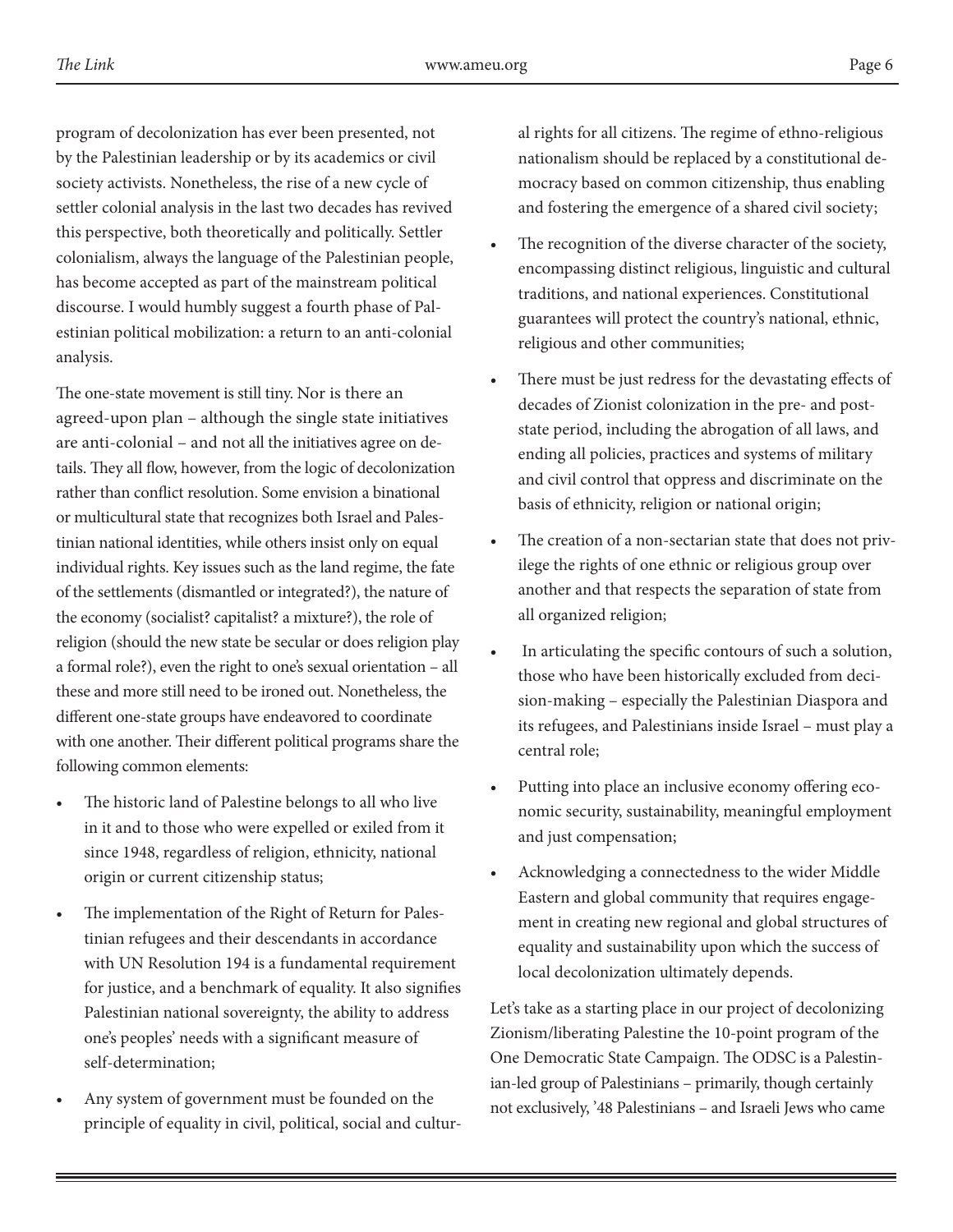**We, Palestinians and** 

**Israeli Jews, alike, have** 

**therefore revived the** 

**one-state idea.**

together in Haifa in 2017. Its plan is based upon previous one-state plans and conferences, though is far more detailed. I have been involved from its inception. Its political plan, which I'm using as a "gateway" into issues of decolonization in Palestine, was forged over two years of discussion involving a core network of some 50 activists and academics, both from within Palestine and abroad. The ODSC plan is not intended to be the final word, of course; in fact, it is a project in its infancy which nevertheless integrates previous work and initiatives in order to move the urgent project of decolonization forward. The ODSC website is <https:// onestatecampaign.org>. Although the 10-point program is brief and requires much more detailed work, it is grounded in the political logic of settler colonialism, thus returning to Palestinian analysis going back a century and a quarter. More important, the ODSC program "thinks through" the process of decolonization.

Let us now turn to the political program itself.

### **Preamble to the ODSC Program**

In recent years, the idea of a one democratic state as the best political solution for Palestine has re-emerged and gained support in the public domain. It is not a new

idea. The Palestinian liberation movement, before the Nakba of 1948 and after, had promoted this vision in the PLO's National Charter, abandoning it for the two-state solution only in 1988. It was on this basis that, in September 1993, the Palestinians entered into the Oslo negotiations. The two-state

solution was also endorsed by all the Palestinian parties represented in the Israeli Knesset. But on the ground Israel strengthened its colonial control, fragmenting the West Bank, East Jerusalem and Gaza into tiny, isolated and impoverished cantons, separated from one another by settlements, massive Israeli highways, hundreds

of checkpoints, the apartheid Wall, military bases and fences. After a half-century of relentless "Judaization," the two-state solution must be pronounced dead, buried under the colonial enterprise on the territory that would have become the Palestinian state. In its place Israel has imposed a single regime of repression from the Mediterranean Sea to the Jordan River.

The only way forward to a genuine and viable political settlement is to dismantle the colonial apartheid regime that has been imposed over historic Palestine, replacing it with a new political system based on full civil equality, implementation of the Palestinian refugees' Right of Return and the building of a system that addresses the historic wrongs committed on the Palestinian people by the Zionist movement.

We, Palestinians and Israeli Jews alike, have therefore revived the one-state idea. Although differing models of such a state range from binational to a liberal, secular democracy, we are united in our commitment to the establishment of a single democratic state in all of historic Palestine.

> As formulated below by the One Democratic State Campaign (ODSC), the goal of this political program is to widen the support for such a state among the local populations, Palestinian and Israeli alike, as well as amongst the international public. We call on all of

you to join our struggle against apartheid and for the establishment of a democratic state free of occupation and colonialism, based on justice and equality, which alone promises us a better future.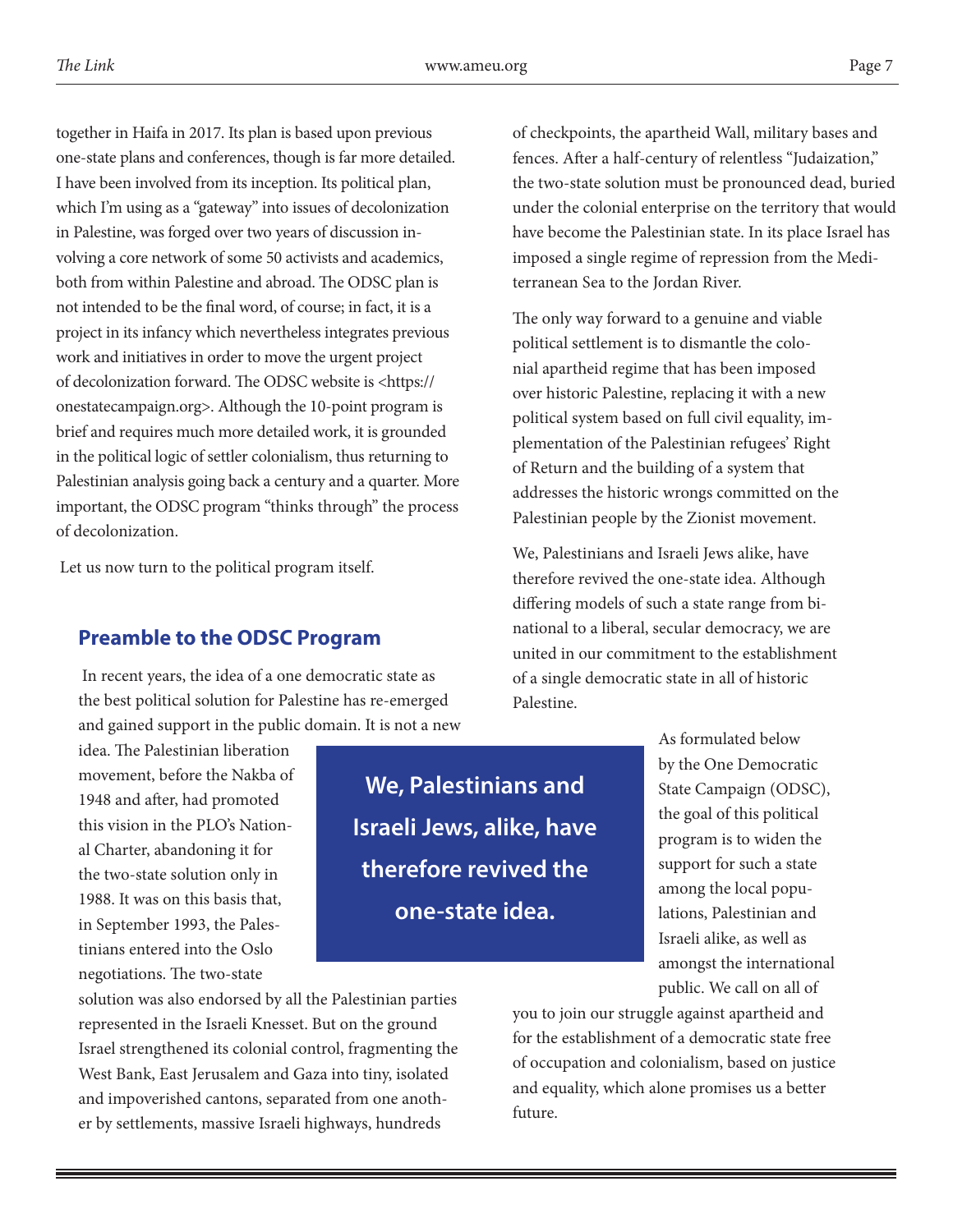### **The ODSC Progam**

1. *Decolonization.* The only way to resolve a settler colonial situation is through a thorough process of dismantling the colonial structures of domination and control. An inclusive and democratic polity, ruling over a shared civil society, replaces the colonial regime. Once a new political community arises offering equal rights for all, once the refugees return and once all the citizens of the new state gain equal access to the country's lands and economic resources, a process of reconciliation may begin. Israeli Jews must acknowledge both the national rights of the Palestinian people and *past colonial crimes*. In return, and based on the egalitarian democracy that has been established, the Palestinians will accept them as legitimate citizens and neighbors, thereby signaling the end of Zionist settler colonialism. Having entered into a new post-colonial relationship, the peoples and citizens of the new state – whose name will emerge through the process of shared life – will be able to move on to the future they and their children deserve.

 This first Article bridges the Preamble's presentation of the problem – Zionism as a settler colonial project – with the detailed program of decolonization offered. It lays out the entire process of decolonization. The ODSC program begins with the dismantlement of the Domination Management Regime and its replacement by a new, shared, inclusive and democratic polity and civil society. It progresses into the new post-colonial relationship between Palestinians and Israeli Jews. In this new relationship, the Palestinians regain their sovereignty, their rights and their country, within the framework of a single democratic state shared equally with Israeli Jews and others. For their part, Israeli Jews, by accepting this new relationship in a political community enabled by the

indigenous Palestinians, play a now-constructive role as the decolonized polity moves on towards its post-colonial future.

Only the indigenous can declare an end to the colonial situation. Replacing the Zionist settler state with a unitary democracy entails two major challenges. How can Israeli Jews be induced – or forced – to accept the status of equal citizens in an inclusive democracy, one that dismantles their domination and control but then allows them to end their otherwise unresolvable estrangement as settlers? And how can the Palestinians be induced – though they cannot be forced – to allow "their" country to be transformed into a civil polity that includes Israeli Jews?

> 2. *A Single Constitutional Democracy.* One Democratic State shall be established between the Mediterranean Sea and the Jordan River as one country belonging to all its citizens, including Palestinian refugees who will be able to return to their homeland. All citizens will enjoy equal rights, freedom and security. The State shall be a constitutional democracy, the authority to govern and make laws emanating from the consent of the governed. All its citizens shall enjoy equal rights to vote, stand for office and contribute to the country's governance.

 As befitting an anti-colonial program, the ODSC program relates to the entire country of Palestine as the object of liberation, and not merely pieces of it. The great revolution here and in other one-state programs is that after decolonization, all the country's inhabitants will enjoy equal rights as citizens. A constitutional democracy replaces the settler regime in which one's place in society is dictated by one's ethnic, religious and national identity. The state no longer "belongs" to one particular group but to its citizens. One citizenry, one parliament, one set of laws, one civil society of equals whose civil, human and national rights are guaranteed by a Constitution and a High Court that enforces it.

The role of religion in the new state is a major point of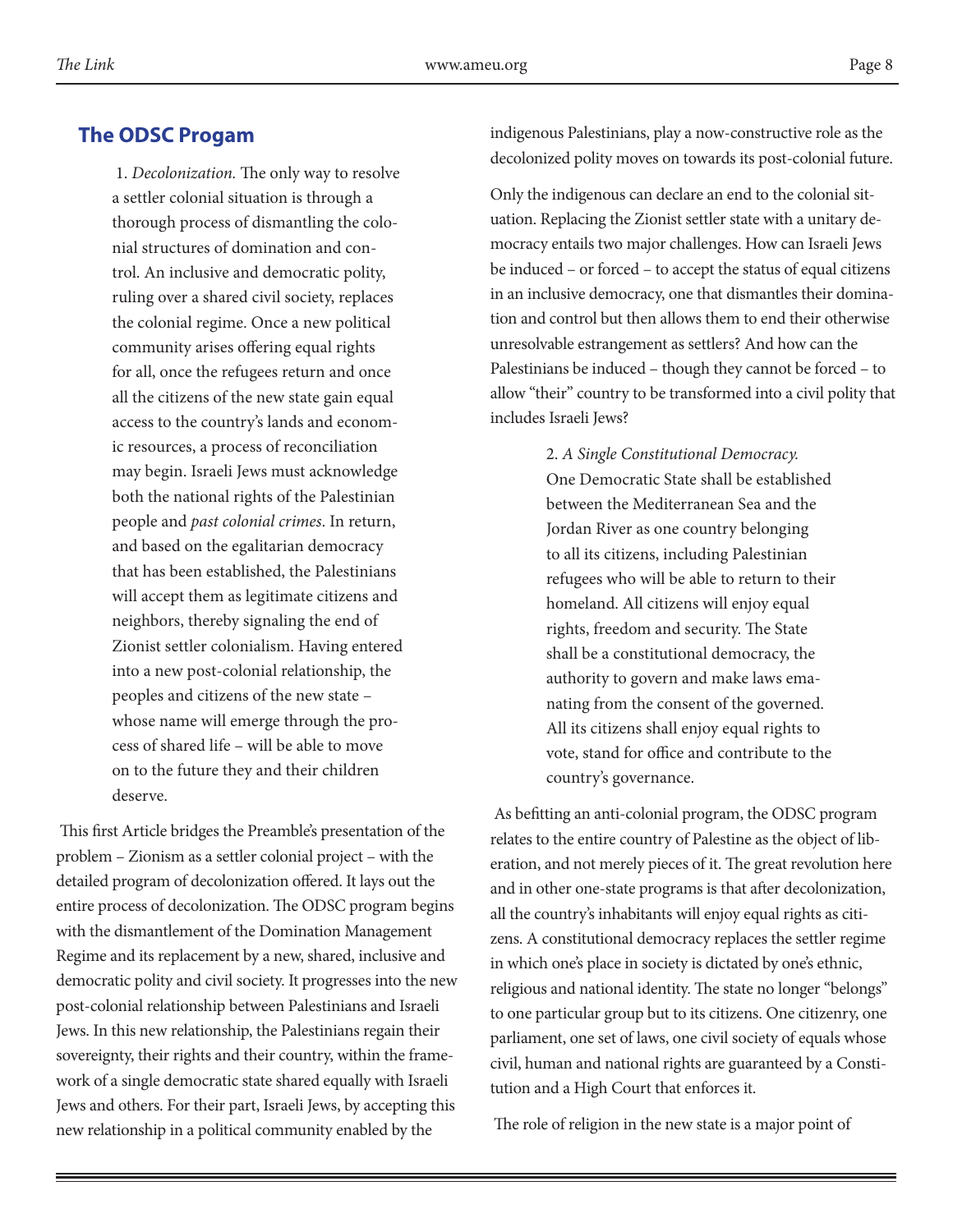contention among single state advocates, specifically, should the state be secular? This is a fundamental issue that will have to be decided in the future. The ODSC program adopts the PLO's position of non-sectarian government. Its vision of the new state is secular in the sense that the authority to govern and make laws emanates from the consent of the governed and not from religious law, and there is no official religion, although religious laws may still function alongside civil institutions. Since the term "secular" has so many connotations, mostly negative to religious people, and since the majority of Palestinians and Israelis alike describe themselves as "reli-

gious" or "traditional," our strategy, like that of the PNC, is to advocate a non-sectarian democracy while refraining from using the red-flag term "secular."

> 3. *Right of Return, of Restoration and of Reintegration into Society.* The single democratic state will fully implement the Right of Return of all Palestinian refugees who were expelled

in 1948 and thereafter, whether living in exile abroad or currently living in Israel or the Occupied Territory. The State will aid them in returning to their country and to the places from where they were expelled. It will help them rebuild their personal lives and to be fully reintegrated into the country's society, economy and polity. The State will do everything in its power to restore to the refugees their private and communal property and/or compensate them. Normal procedures of obtaining citizenship will be extended to those choosing to immigrate to the country.Coursing throughout the ODSC plan is a commitment to human rights. Article 3 acknowledges and prioritizes the right of Palestinian refugees and their families to return to their homeland. But the refugees do not possess only the *right* to return. Based on the political logic

**The return of the refugees and their descendants represents nothing more than restoring to them a civil status they should never have lost in the first place.**

of our program – that of equal citizenship – refugees *should* return as part of the in-gathering of our country's citizens. Just because people flee a conflict, are driven out or merely choose voluntarily to reside elsewhere, they do not lose their citizenship unless they take steps to revoke it. The return of the refugees and their descendants represents nothing more than restoring to them a civil status they should never have lost in the first place. Indeed, UN Resolution 194, adopted in December 1948, resolved that refugees wishing to return to their homes and live at

> peace with their neighbors should be permitted to do so at the earliest practicable date, and that compensation should be paid for the property of those choosing not to return and for loss of or damage to property which, under principles of international law or equity, should be made good by the Governments or authorities responsible.

The ODSC program goes further than mere return and enfranchise-

ment of the refugee community, however. It recognizes that this population is, in large part, traumatized, impoverished, undereducated and under-skilled. It will need a generation or more, supported by a vigorous program of affirmative action and economic investment, before they truly "come home" as integrated, and productive members of society. Hence Article 3 affirms that the new state "will help them rebuild their personal lives and to be fully reintegrated into the country's society, economy and polity. The State will do everything in its power to restore to the refugees their private and communal property of the refugees and/or compensate them."

> 4. *Individual Rights.* No State law, institution or practices may discriminate among its citizens on the basis of national or social origin, color, gender, language, religion or political opinion, or sexual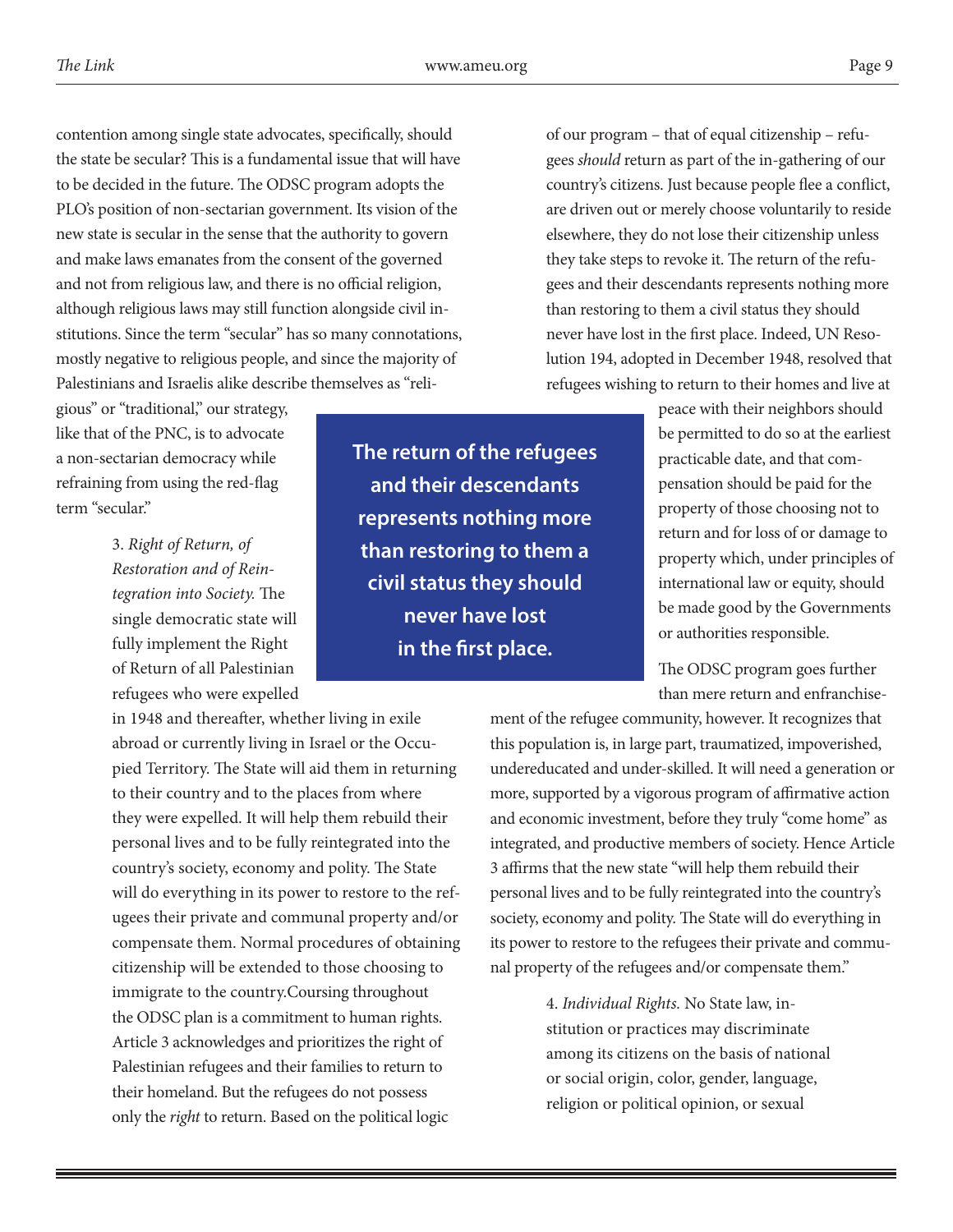orientation. A single citizenship confers on all the State's residents the right to freedom of movement, the right to reside anywhere in the country, and equal rights in every domain.

As a liberal democracy, the post-colonial state envisioned in the ODSC plan guarantees equal rights to all citizens regardless of their national, religious or ethnic affiliations. This goes a long way towards dismantling the structures of domination and separation. It also reorients Arab-Jewish relationships around the principles of equality, shared human rights and coexistence, thus paving the way for the emergence of a shared civil society, as proponents of a "rights-based approach" envision.

This very practice of democratization fundamentally alters the institutionalized inequality that exists between Israeli Jews and Palestinians, whether they be Palestinian citizens of Israel ("Israeli Arabs") or stateless inhabitants of the OPT. Although Israel presents itself as the "only democracy in the Middle East," we understand that Zionism is all about establishing an exclusively "Jewish" state, a goal and political reality that forecloses any genuine civil equality.

In fact, Israel has never tried to hide this. While Palestinian citizens of Israel have a right to vote, their vote only counts if it is cast for a Zionist party; the Joint Arab List, currently the third largest party in the Knesset, is effectively frozen out of all coalitions and political decision-making. In fact, the very notion that Israel should be a democracy of equal rights for all its citizens has been rejected outright; in 2018 the Knesset refused to even discuss a bill by the Joint Arab List calling for equal rights on the grounds that it "seeks to deny Israel's existence as the state of the Jewish people." (Not even the Arab parties can support, let alone legislate, the idea of a single democratic state over all of historic Palestine. To simply participate in elections, candidates and their parties must declare that they support Israel as a "Jewish" state. In every election the Arab parties are disqualified, only to be allowed to run after appeals to the Supreme Court.) Palestinians of East Jerusalem, we should note, are barred from voting in national elections because they have not been

granted citizenship – although Israel officially annexed East Jerusalem *twice* (in 1967 and 1980). As "permanent residents" they may vote only for the (Israeli) Jerusalem municipality, and live in fear of having their residency evoked if they travel abroad for any reason.

> 5. *Collective Rights.* Within the framework of a single democratic state, the Constitution will also protect collective rights and the freedom of association, whether national, ethnic, religious, class or gender. Constitutional guarantees will ensure that all languages, arts and culture can flourish and develop freely. No group or collectivity will have any privileges, nor will any group, party or collectivity have the ability to leverage any control or domination over others. Parliament will not have the authority to enact any laws that discriminate against any community under the Constitution.

 Palestinian citizens of Israel, permanent residents of the East Jerusalem and the stateless population of the West Bank and Gaza share a common political status in one fundamental way: Israel does not recognize their collective rights as a people – indeed, their very collective existence. In 2018 the Knesset passed a Basic Law (akin to a constitutional amendment in a country with no constitution) entitled "Israel as the Nation-State of the Jewish People," popularly known as the Jewish Nationality Law. It stemmed from a contradiction in Israel's Declaration of Independence that has longed dogged the Zionist idea: that between "the establishment of the Jewish state in Palestine" and the commitment that the Jewish state "will uphold the full social and political equality of all its citizens." The law has myriad consequences, but for our purposes two stand out. First, it affirms that while Palestinian citizens may have *individual* rights, they have no collective rights; the State of Israel "belongs to" the Jewish people exclusively. Second, and more threatening to Palestinian civil rights in Israel, the law instructs the courts that when a conflict arises between a "democratic"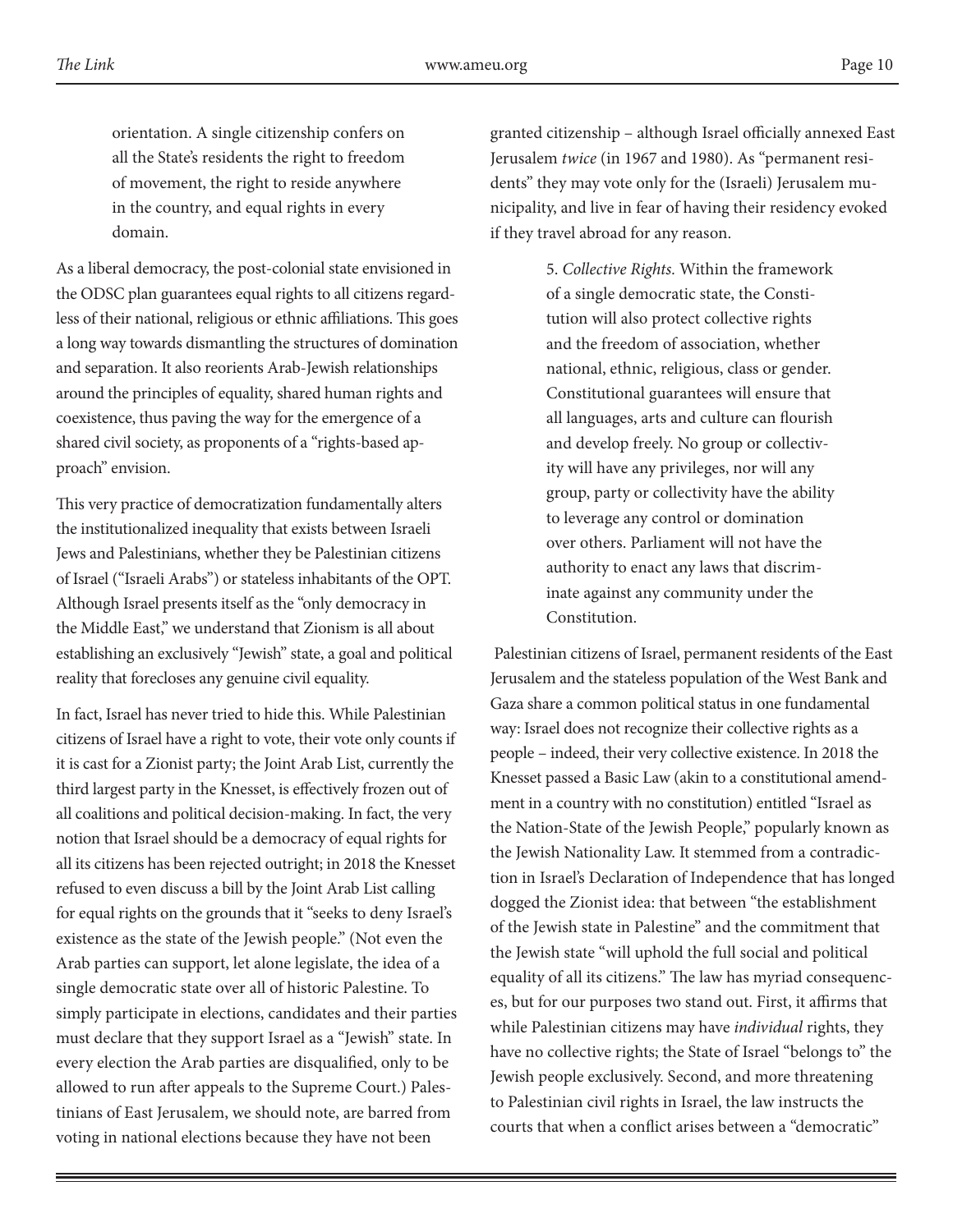principle (such as equal legal or human rights) and "Jewish values" (such as protecting Israel as a "Jewish" state, expropriating land, denying building permits or economic rights), the court must rule on the basis of the latter.

 Nonetheless, when we move to a one-state perspective, it is clear that the land between the river and the Sea has become bi-national. It might seem, therefore that binationalism, a political system that recognizes the existence of two national groups in the country and calls for a democracy based on power-sharing or federation that protects each group's collective national rights, should be the foundation of the new shared state. While *no* single state option is acceptable to Israeli Jews, and there is no way to promote it within the Israeli political system, the binational option would in principle be the easiest one-state concept to "sell," since it validates Israeli Jewish national identity and leaves it intact as a fundamental component of the new state structure.

 Although binationalism creates power-sharing mechanisms, decentralizes authority, encourages inclusive coalitions and grants each group some autonomy, it does not amount to decolonization. On the contrary, Palestinians tend to reject it because it validates Zionist settler colonialism. "Recognizing *national* rights of Jewish settlers in Palestine or any part of it," contends Palestinian activist Omar Barghouti, "cannot but imply accepting the right of colonists to self-determination," and therefore contradicts the very notion of decolonization. In this the Palestinian-American journalist Ali Abunimah concurs.

The ODSC program recognizes the binational character of the country, of course, but understands that reinforcing ethno‐national segregation through binationalism contradicts the goal of decolonization. It also makes the emergence of a new, common political community difficult by perpetuating impenetrable barriers of identity and interaction between citizens. The ODSC plan prefers to nurture the emergence of a new "national" (state-based) identity and political community, relegating ethno-religious national identities to expression within each community.

Article 5 of the ODSC program on "collective rights" thus states: "Within the framework of a single democratic state, the Constitution will also protect collective rights and the freedom of association, whether national, ethnic, religious, class or gender." Most Palestinians understand that Israeli Jews will remain in the country after decolonization. That is not the problem. The problem is Palestinians being forced to legitimize, even institutionalize, Zionist *national* rights. By recognizing the right of people to their collective identities the ODSC plan merely lays the foundation for a cultural plural society within the framework of a shared unitary state. As the Palestinian/Israeli Raef Zreik puts it:

> *For the Palestinians, injustices of the past cannot be overlooked, and the way the colonial past has shaped the relationship between the two communities must be tackled and unpacked…. The settler cannot simply one day stop being a settler as if there is no past: the past injustices and dispossessions must be settled and addressed.*

*The collective communal and national aspect must also be taken into account for the Israeli Jews. Any forward-looking solution must take the collective Israeli-Jewish identity into account and give an answer to people's need and interest in their culture, religion, nationality, and history. In this sense, the category of citizenship does not aim to comprehensively replace these interests, but rather to create a space where a conversation based on an equal footing can take place. Citizenship, in this regard, stands for the new "we," based on equal terms of engagement. It does not abolish identity but puts it in its place and tames it.*

Under the rubric of "ethical decolonization," Barghouti accepts the possibility of the birth of a common, post-oppression identity where "the indigenous Palestinians and the indigenized settlers"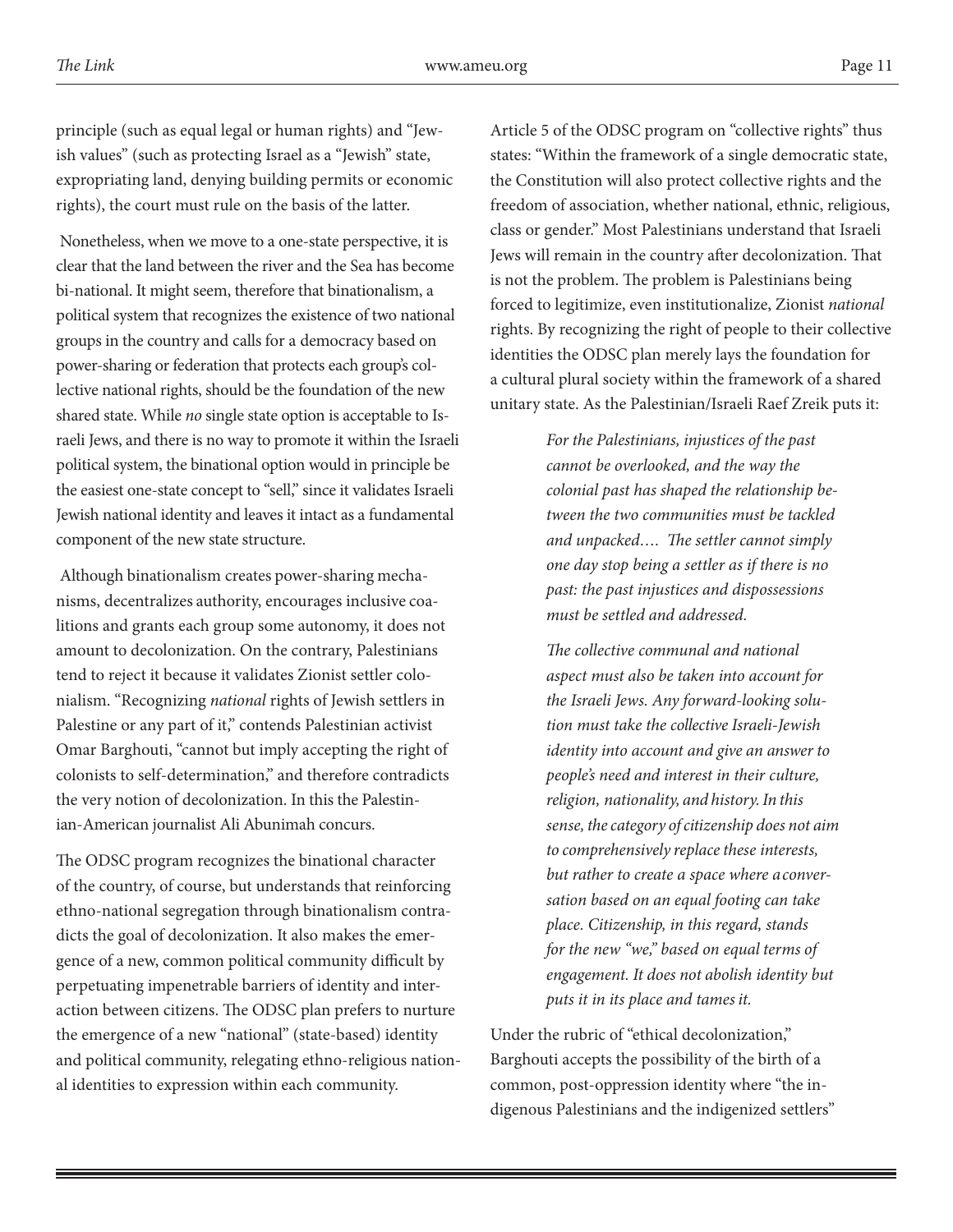can live in equality, peace and security, individually and collectively.

Any program for a single state will also have to deal with the fears the two peoples harbor of the other's communal identity, understandable given the background of more than a century of colonialism, resistance and suffering. Besides their refusal to recognize the legitimacy of Zionist national identity, many Palestinians simply do not believe that Israelis will actually relinquish power. For their part, the large majority of Israeli Jews also resist inclusiveness in a democratic, citizen-based civil society with "Arabs," their permanent enemies and contestants for ownership of the land. Article 5 attempts to address these fears, affirming; "No group or collectivity will have any privileges, nor will any group, party or collectivity have the ability to leverage any control or domination over others. Parliament will not have the authority to enact any laws that discriminate against any community under the Constitution."

The very process of engaging in this dual process of decolonization and nation-building may well help forge a new civil society and shared national identity. Over time, as civil life assumes a normalcy and routine, it will expand until it eventually encompasses, to one degree or another, all sections of the population. One example might illustrate how this process of nation-building might work. In the 2019 international FIFA football standings, Israel was ranked 93 and Palestine 103 (out of 211 national teams). Neither team has managed to break into the World Cup. Imagine if, by combining them, a strong enough team would emerge that would be a World Cup competitor. That alone would go a long way towards creating a common national identity and acceptability of the Other. Examples of immigrants or minorities becoming stars of international teams demonstrate the dynamic power of sports, entertainment, the media and other sectors of civil society towards integration.

> 6. *Economy and Economic Justice.* Our vision seeks to achieve justice, and this includes social and economic justice. Economic policy must address the de

cades of exploitation and discrimination which have sown deep socioeconomic gaps among the people living in the land. The income distribution in Israel/Palestine is more unequal than any country in the world. A State seeking justice must develop a creative and long-term redistributive economic policy to ensure that all citizens have equal opportunity to attain education, productive employment, economic security and a dignified standard of living.

We begin by deracializing the economy. In an ethno-nationalist state like Israel, access to land, natural resources and economic opportunities and the right to social benefits all depend on what national, ethnic and religious group you "belong to." Decolonization must first of all ensure equal access and equitable redistribution of resources to all the country's citizens. But it must go deeper than that. While Palestinians and Israeli Jews alike desire a modern economy, and many are enraptured of capitalism's promises of a good life as consumers, our role in establishing a new polity is not merely to replace one set of political and economic elites with another.

Article 6 sets out briefly the fundamental expectations that the new economy must fulfill. Much work remains to be done in the sphere of land reform, economics and social policy. A proper balance must be found between a market-based economy – which, after all, is still the global norm – and a kind of eco-socialism that is egalitarian and sustainable. It must offer equal access to all forms of employment, a safety net of job protections and benefits, and shelter for non-commodifiable social and cultural resources.

> 7. *Constructing a Shared Civil Society*. The State shall nurture a vital civil society comprised of common civil institutions, in particular educational, cultural and economic. Alongside religious marriage the State will provide civil marriage.

 Article 7 turns to the next phase of decolonization: the processes of constructing a post-colonial polity and shared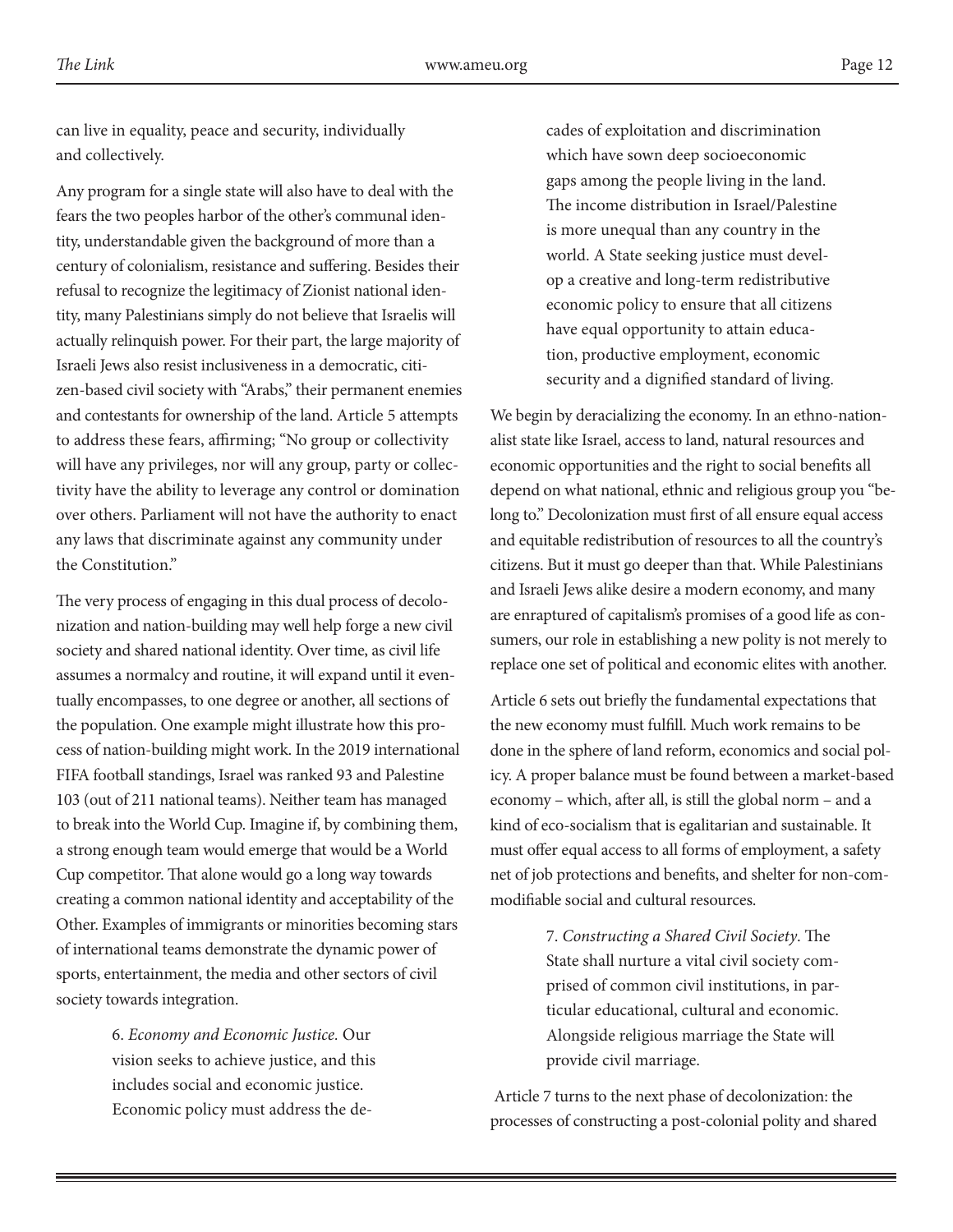civil society. The goal of a single state is to normalize relations among its citizens. That requires a shared civil society. Settlers can only be "sufficiently indigenized" if a civil space is opened to them, conditional on their readiness to engage in the decolonization process. Indeed, only when citizenship is deracialized can a level civil "playing field" emerge.

Once participation in a democratic polity and a civil society of equals becomes normalized, the conditions arise for the forging of a new post-colonial *relationship* between Palestinians and Israeli Jews that transcends the legal formalities of common citizenship. In this new relationship, which, following Mahmood Mamdani, we are calling a *political community*, the Palestinians regain their sovereignty, their rights and their country within the framework of a single democratic

state shared equally with Israeli Jews and others. For their part, Israeli Jews, by accepting this new relationship enabled by the indigenous Palestinians, are now able to join in fully as the country moves on towards its post-colonial future. Only at this point does the name of the country emerge (whatever it will be), the expression of a new state-generated "national" identity.

For the sake of brevity, I won't go into detail over the next three articles of the ODSC plan, which are fairly self-explanatory. They are:

> 8. *Commitment to Human Rights, Justice and Peace.* The State shall uphold international law and seek the peaceful resolution of conflicts through negotiation and collective security in accordance with the United Nations Charter. The State will sign and ratify all international treaties on human rights and its people shall reject racism and promote social, cultural and political rights as set out in relevant United Nations covenants.

9. *Our Role in the Region.* The ODS Campaign will join with all progressive forces in the Arab world struggling for democracy, social justice and egalitarian societies free from tyranny and foreign domination. The State shall seek democracy and freedom in a Middle East that respects its many communities, religions, traditions and ideologies, yet strives for equality, freedom of thought and innovation. Achieving a just political settlement in Palestine, followed by a thorough process of decolonization, will contribute measur-

ably to these efforts.

Article 9 turns to decolonization in its regional context. It does not take place in isolation, disconnected either from its region or, globally, from international politics or racialized capitalism.

10. *International responsibility*. On a global level, the ODS Campaign

views itself as part of the progressive forces striving for an alternative global order that is just, equitable and free of any oppression, racism, imperialism and colonialism.

### **How Do We Get There?**

The good news is that the campaign to decolonize Palestine is further along than we realize. Grassroots resistance among Palestinians has succeeded in mobilizing major segments of the international civil society – trade unions, religious denominations, intellectuals, academics and students, political and human rights organizations, activist groups, alternative media outlets and social media, general public opinion, and even some government officials and parliamentarians. The

**The good news is that the campaign to decolonize Palestine is further along than we realize**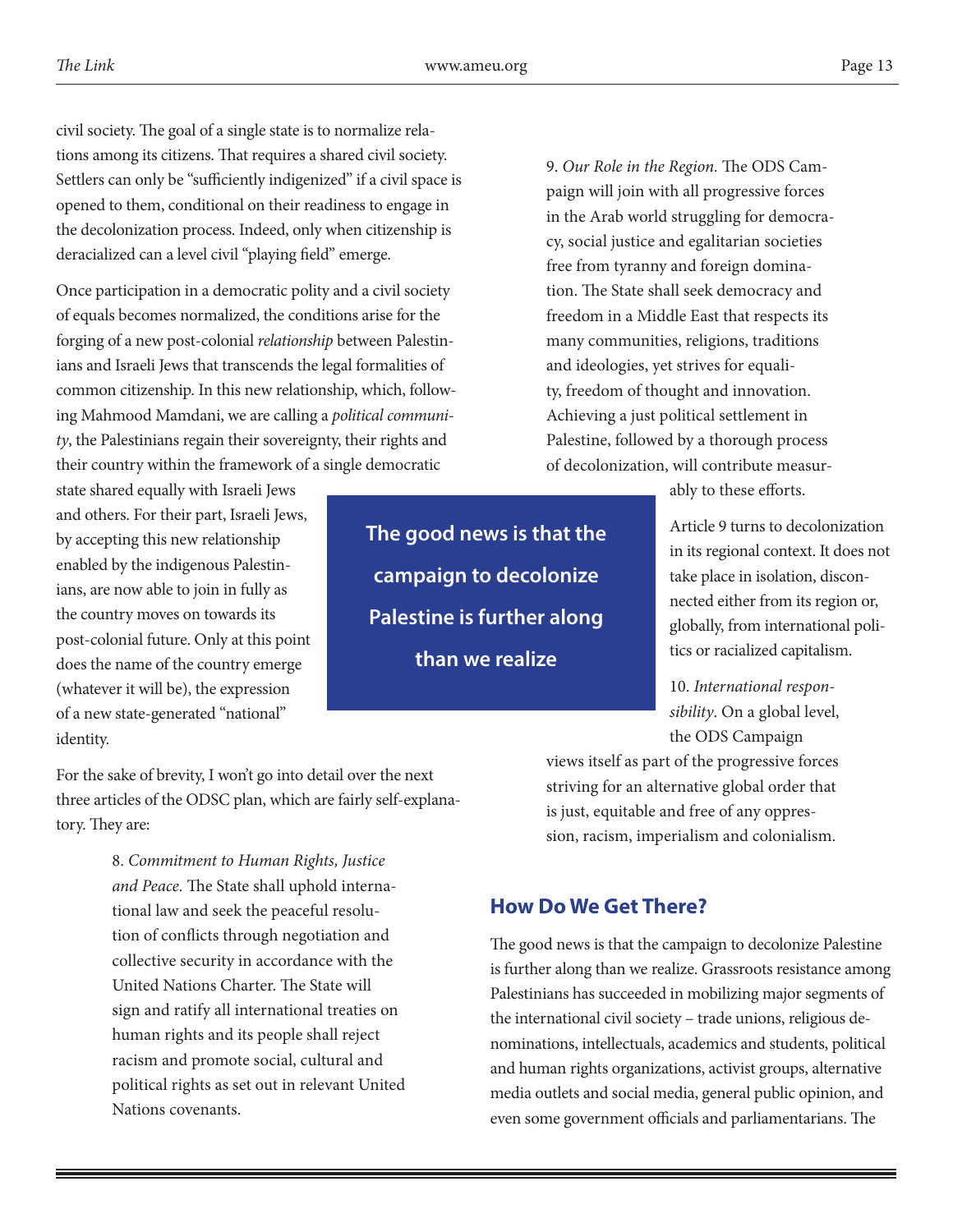Palestinian cause has attained a global prominence equal to that of the anti-apartheid movement. Palestinians have become emblematic of oppressed peoples everywhere. A wide range of activities advance the Palestinian cause. Protest actions in the OPT, grassroots campaigns, lobbying, hosting international conferences, producing a wealth of books, articles, films, social media presentations and advocacy materials. Israel's panic over the BDS campaign demonstrates that it has already lost in the Court of Public Opinion. Only the shallow support of governments, Christian evangelicals and a diminishing Jewish Establishment remain.

What is lacking, of course, is a political end-game. The illusionary two-state solution collapsed with the Oslo "peace process" that started in 1993, leaving us all floundering. It is that crucial piece, a political program together with a strategy for summoning power in its pursuit, that the ODSC, alongside others, is attempting to insert. So armed with an analysis, a shared vision of the future and the outlines of a political program, let's now turn now to strategy. How do we get there?

The strategy of political organization proposed here builds on the international support the Palestinian cause has generated. It seeks to offset Israel's strength as a recognized state and its military and economic superiority with civil society organization. This model sets out a strategic "tripartite alliance" among three main political actors: the Palestinians at home, in exile and abroad; the Israeli Jewish public; and the international community, both civil society and governments.

*The Palestinians.* The struggle for decolonization must be led, of course, by the Palestinians themselves. It is their struggle. No other party can define for them what decolonization entails, what will replace it. No one else can represent their collective voice. On the surface it appears that the Palestinians have little power or leverage. Yet as strong as Israel is, it is not winning in the Court of Public Opinion. True, it has the support of many governments, but that does not translate into widespread support among the world's peoples. Indeed, a worldwide Palestine solidarity movement already exists. For all its seeming clout, Israel has not been able to bring its colonial venture to completion. It has not been able to normalize

itself as the replacement of Palestine. Nor has it succeeded in removing Palestine from the international agenda.

*The international community.* The international civil society represents the Palestinians' strongest potential ally. It represents a prime source of summoning effective power. Although the struggle for freedom in Palestine has become a global issue, neither the PA nor Palestinian grassroots leadership has taken advantage of this wellspring of support to support a political plan. Even when the international public has been tapped, support remains limited and unfocused by the lack of a political end-game. The BDS campaign supports a "rights-based" approach but its three demands – ending the occupation, enacting the Right of Return and ensuring equal rights for Palestinian citizens of Israel – fall well short of a political program.

Armed, however, with an end-game such as that of the ODSC, the international civil society is eminently mobilizable. A coordinated, focused, Palestinian-led one-state campaign, evoking the moral and legal authority of international law and human rights, would empower the international grassroots to pressure their governments to change their policies, as the anti-apartheid struggle did. It must be mobilized and led, however, by Palestinians and their anti-colonial Israeli Jewish allies, armed with a political program, strategy and effective organization.

*Israeli Jews.* There is a large literature on the importance of engaging settlers in the process of decolonization. The lesson of Oslo suggests, however, that that may be futile. Engagement, unsettling, decolonization, the construction of a new, shared political community and, ultimately, reconciliation in a post-colonial reality – these are not processes that interest settlers. The vast majority of Israelis, like the whites in South Africa, will not be willing partners in the process of decolonization. Why should they? As the dominant population enjoying a monopoly over the country's economy and politics, what would motivate them to bring in the Palestinians? As a settler population whose goal has always been the Judaization of Palestine, why would they give that up, especially as their colonial project seems on the edge of victory? And having demonized "the Arabs" as mere terrorists who have no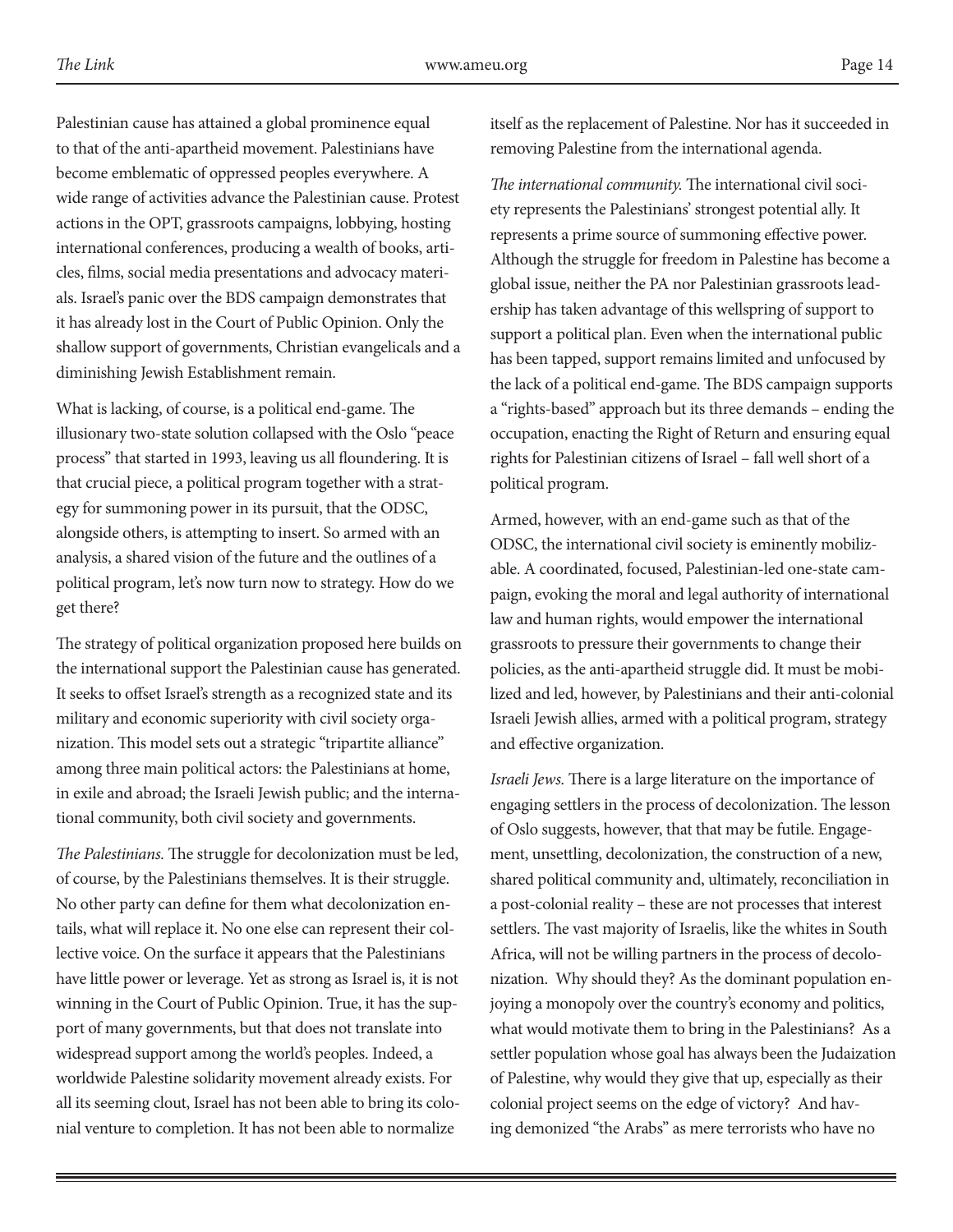national claim to *our* country, how could we do an about-face and suddenly embrace them as fellow citizens? No, if South Africa is an example, decolonization will have to be imposed on Israeli society. The Palestinians will have to empower themselves to a point where Israeli Jews *must* engage with them, as the ANC did in South Africa.

This does not mean that Israeli Jews are irrelevant. Particularly relevant is that (small) segment of the population who are more open to civil or "liberal nationalism" that could entertain a pluralistic democracy. As in South Africa, the presence of Israeli co-resistors, "colonists who refuse," lends credibility to the struggle. The academic literature affirms the possibility of settlers being transformed through anti-colonial resistance. Shared resistance, over time, may nurture the emergence of a post-colonial society.

The Tripartite Alliance that thus emerges among Palestinian Arabs, their Israeli Jewish allies and the international civil society has one primary objective. Given the inability to overcome settler colonialism from the inside, it seeks to marshal those forces, especially of international public opinion, that can cause its collapse. Israeli settler colonialism, like that of South Africa, is only sustainable as long as it has international support. The main task of the Triple Alliance must be to mobilize public opinion abroad so that governments change their policies towards Israel and the issue of decolonization.

How, then, does settler colonialism actually end? When a new, inclusive political community arises. Decolonization means *replacing the colonial regime and its unequal structure of settler/indigenous relations with a new polity and economy (including access to land and resources). It means the emergence of a civil society which is genuinely inclusive and democratic, yet also accepting of cultural pluralism.* Replacing an ethnocratic colonial state that "belongs" to one particular group with a democracy. The ODSC plan, while requiring much more detail, systematically targets these structures of domination and control. And that is why it is so important to have a political end-game that provides a clear blueprint for decolonization, and not only a vision. ■

## About this Issue

Our author, Jeff Halper, immigrated to Israel in



1973, where he taught anthropology at Haifa and Ben-Gurion Universities.

In 1997, he co-founded the Israeli Committee Against House Demolitions.

This is his fifth feature article

for The Link. His third, in 2012, concluded that the Two-State Solution was dead; his fourth, last year, documented the influence of the Israeli military on U.S. police training.

This present article is based on his forthcoming book *Decolonizing Israel, Liberating Palestine*. To order his book, please go to the publisher's website: www.plutobooks.com.

While Jeff Halper is a founding member of the One Democratic State Campaign (ODSC), he wants to make it clear that this article is his analysis, and that it reflects in good faith the views and intentions of his comrades.

In 2006, Jeff Halper was nominated for the Nobel Peace Prize.

> John Mahoney Executive Director